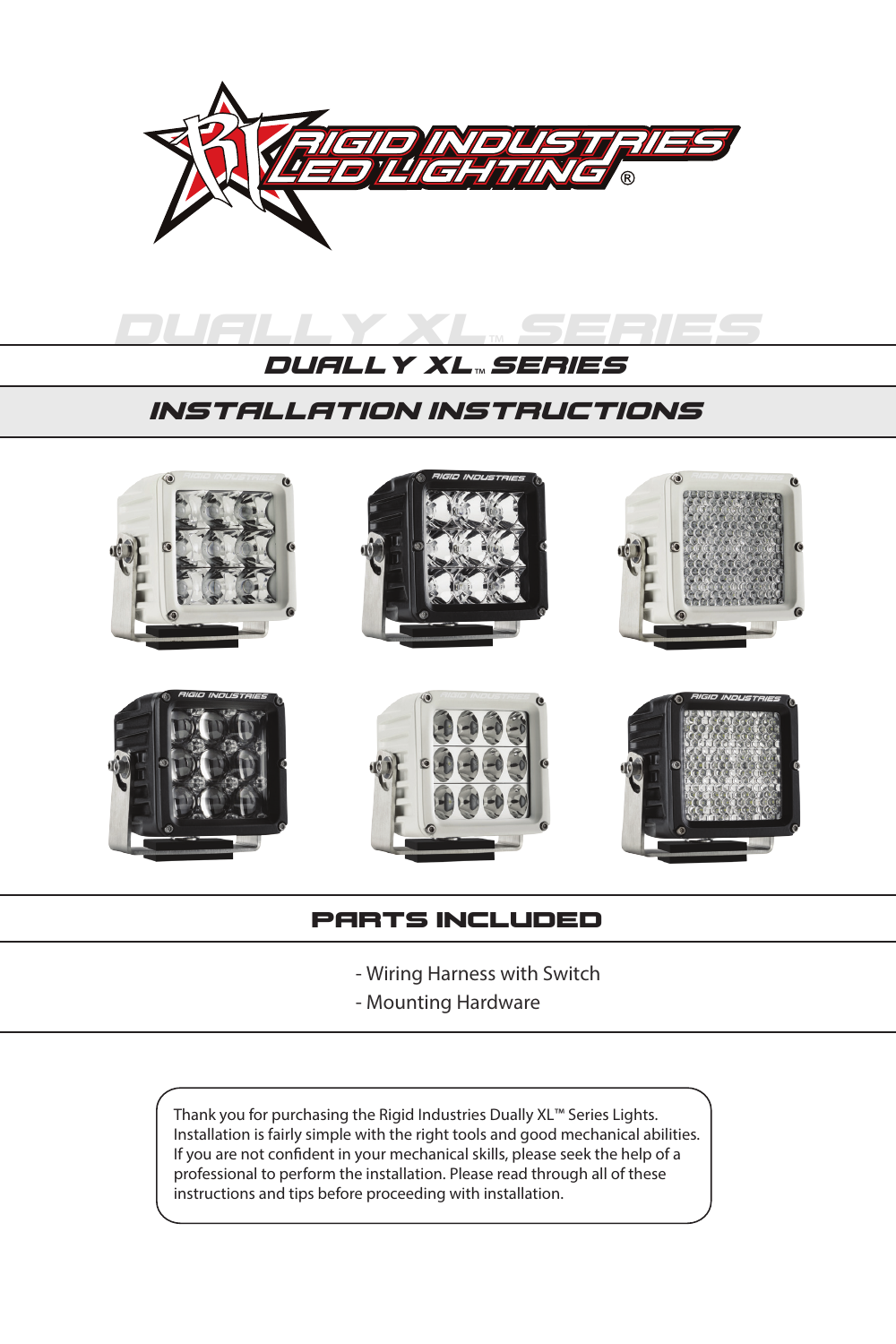## hardware included

| Item           | <b>Description</b>             | <b>Qty Sngl</b> | Pair           |
|----------------|--------------------------------|-----------------|----------------|
| $\mathbf{1}$   | 1/4-20 Low Profile Lock Nut    | 1               | $\mathcal{P}$  |
| $\overline{2}$ | 10-24 Low Profile Lock Nut     | 1               | $\mathfrak{p}$ |
| 3              | 1/4" Flat Washer               | $\overline{2}$  | 4              |
| 4              | #10 Flat Washer                | $\overline{2}$  | 4              |
| 5              | Mount Bushing - Left           | $\mathbf{1}$    | $\overline{2}$ |
| 6              | Dually XL LED Light            | 1               | $\overline{2}$ |
| 7              | Mount Bushing - Right          | $\mathbf{1}$    | $\overline{2}$ |
| 8              | 1/4-20 x 4.5" Socket Cap Screw | 1               | $\overline{2}$ |
| 9              | 10-24 x 4.5" Socket Cap Screw  | 1               | $\overline{2}$ |
| 10             | Dually XL Mount Bracket        | 1               | $\mathcal{P}$  |
| 11             | 3/8-16 x 1.5" Carriage Bolt    | $\mathbf{1}$    | $\overline{2}$ |
| 12             | Vibration Isolator (Optional)  | $\overline{2}$  | 4              |
| 13             | 3/8" Split Lock Washer         | $\mathbf{1}$    | $\overline{2}$ |
| 14             | 3/8" Flat Washer               | 1               | $\mathfrak{p}$ |
| 15             | 3/8" Hex Nut                   | 1               | $\mathfrak{p}$ |

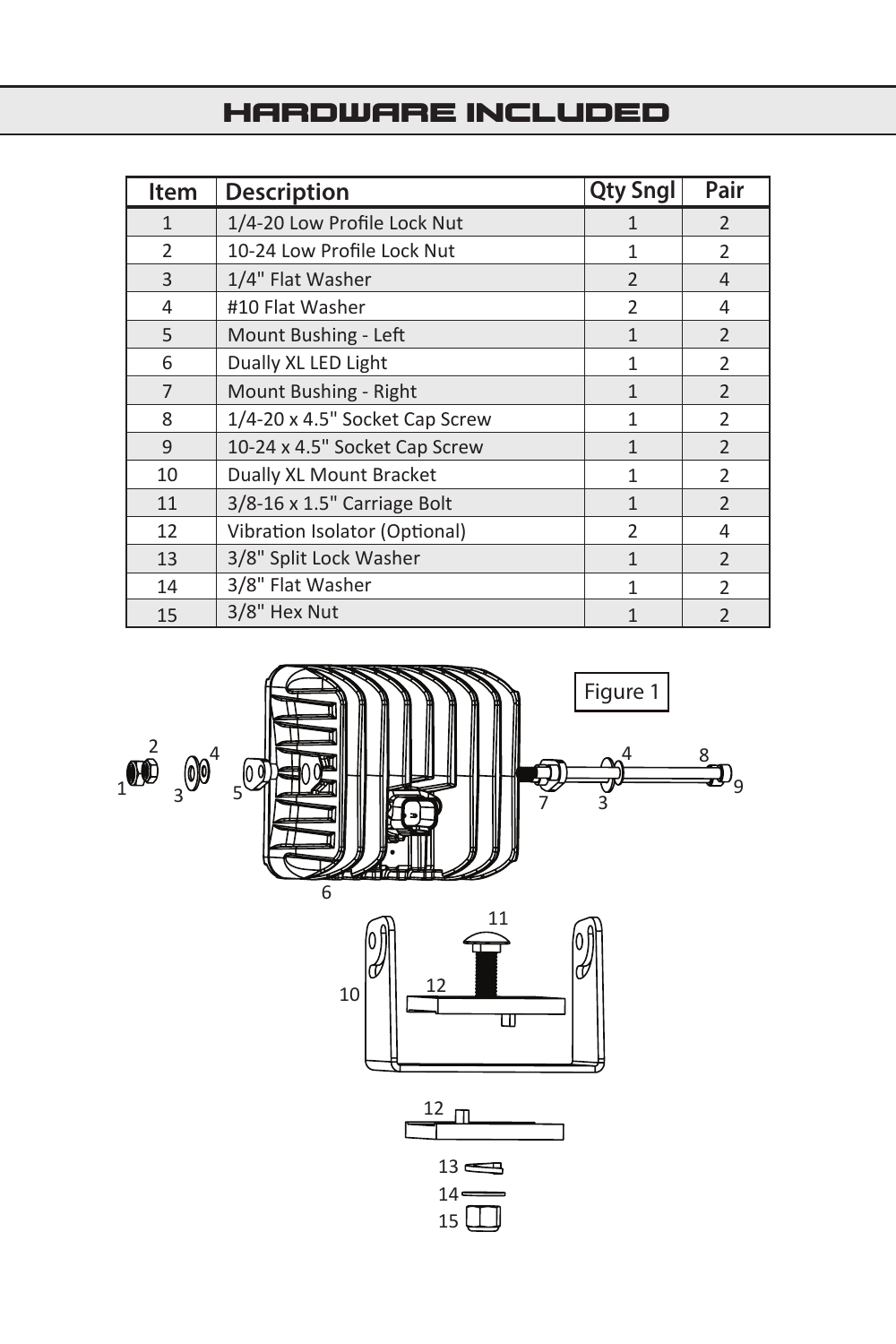#### **Always disconnect battery before servicing any fuses or electrical system.**

### STEP<sub>1</sub>

Assemble the LED Light Kit by attaching mounting bracket to the housing using the provided mount bushings, bolts, washers and low profile nylock nuts. Place mount bushings into the housing prior to installing mounting bracket. See Figure 1.

### STEP<sub>2</sub>

Mount completed LED Light Assembly using the remaining bolt, washers, and nut. Vibration Isolators are included in the kit, but are not necessary. A 7/16" hole is required to mount the Light Assembly. See Figure 1.

### **STEP 3** BLACK HOUSING

Route the provided wiring harness to the light location(s) and through the vehicle firewall to the desired switch location. Take care to avoid any heat sources and sharp or abrasive surfaces. See Figure 2.



#### **STEP 3** MARINE HOUSING

Wire the pigtail leads into a power source (**Black:** Negative, **Red:** Positive). Adjust the projection angle prior to tightening all hardware to the required torque.